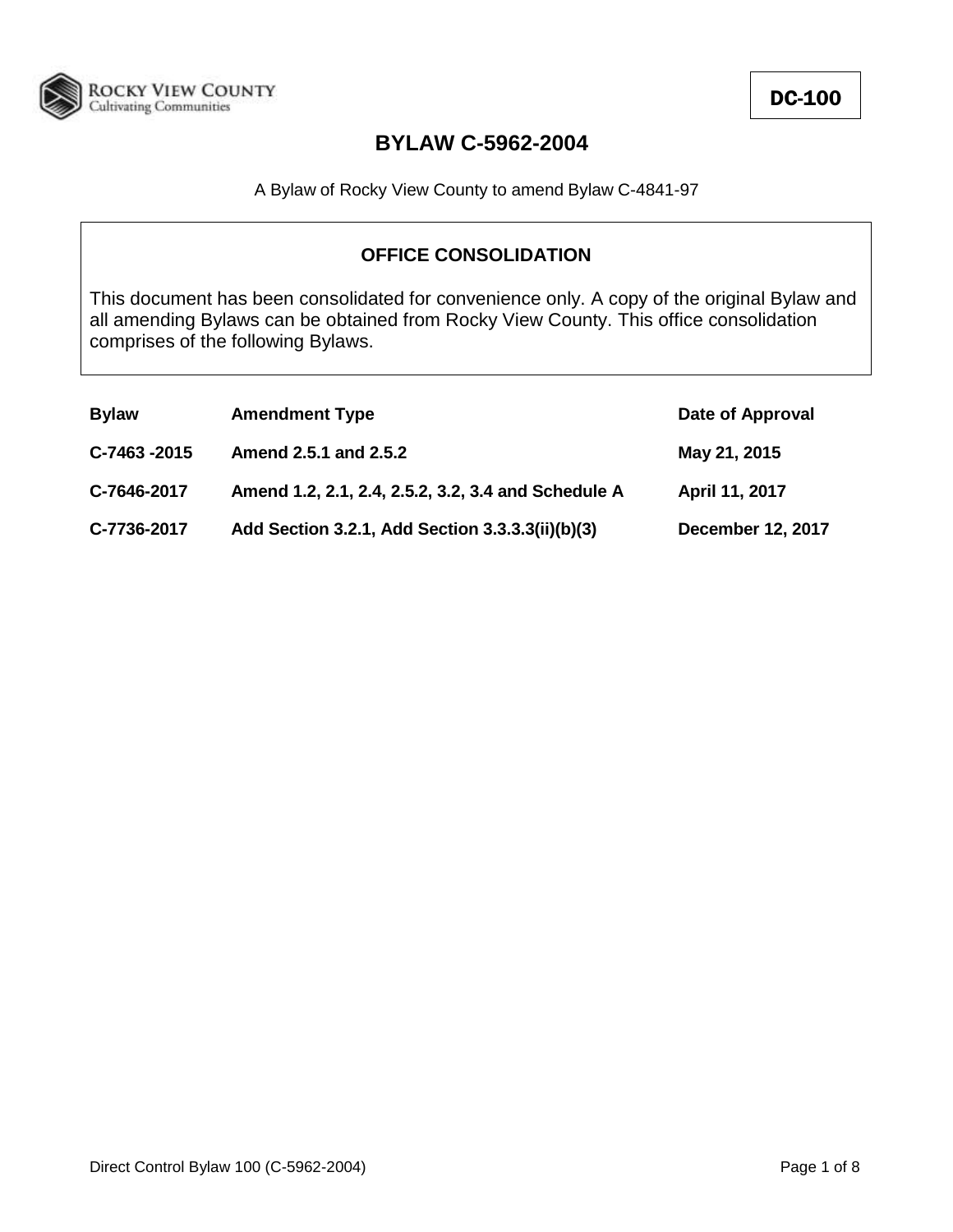

**WHEREAS** the Council deems it desirable to amend the said Bylaw; and

**WHEREAS** the Council of the Municipal District of Rocky View No. 44 has received an application to amend Part 5; Land Use Map 66 of Bylaw C-4841-97, (the "Land Use Bylaw") to change the land use designation from Ranch and Farm District to Direct Control District with respect to all lands in SW-35-26-2-W5M, as shown in Schedule "A" attached hereto (the "Lands") and forming part of this Bylaw; and

**WHEREAS** a notice was published on October 12, 2004 and October 19, 2004 in the Rocky View Five Village Weekly, a newspaper circulating in the Municipal District of Rocky View No. 44 advertising the Public Hearing for November 9, 2004; and

**WHEREAS** Council held a Public Hearing and have given consideration to the representations made to it in accordance with Section 692 of the Municipal Government Amendment Act, being Chapter 24 of the Revised Statutes of Alberta 1995, and all amendments thereto.

**NOW THEREFORE** the Council enacts the following:

- 1. That the Land Use Bylaw be amended by redesignating the use of the Lands from Ranch and Farm District to Direct Control District (DC).
- 2. That Part 5, Land Use Maps 66 of Bylaw C-4841-97 be amended by redesignating the use of the Lands from Ranch and Farm District to Direct Control District, for all lands in SW-35-26-2-W5M as described in Schedule "A" attached hereto and forming part of this bylaw, and in accordance with the following guidelines:
- 3. That the special regulations of the Direct Control District (DC) are as follows:
	- 1.0 General Regulations
	- 2.0 Land use Regulations
	- 3.0 Development Regulations
	- 4.0 Definitions
	- 5.0 Implementation

### **1.0 GENERAL REGULATIONS**

- **1.1** For the purposes of this Bylaw, the boundaries and description of the Lands shall be more or less as indicated in Schedule "A" and shall identify Development Cells as indicated in Schedule "A" attached hereto and forming part hereof.
- **1.2** Cells A and B, as indicated in Schedule "A", shall remain under one title.
- **1.3** The General Administration (Part Two) and General Regulations (Part Three) as contained in the Land Use Bylaw C-4841-97 are applicable unless otherwise stated in this Bylaw.
- **1.4** That the Council shall be responsible for the issuance of Development Permit(s) for the Lands subject to this Bylaw.
- **1.5** The Council shall consider and decide on applications for Development Permits for all uses listed by this Bylaw provided the provisions of Sections 2 and 3 herein are completed in form and substance.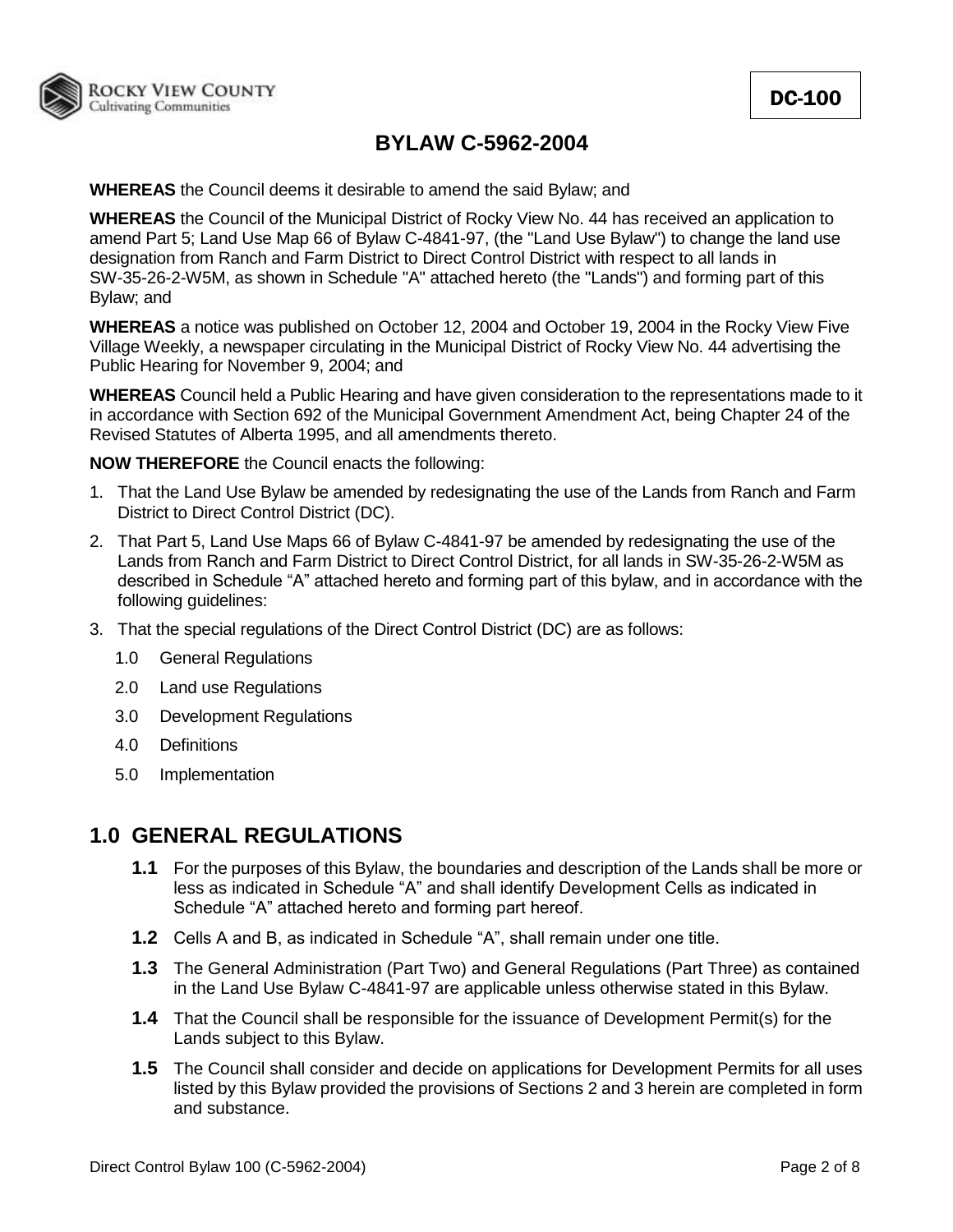

## **2.0 LAND USE REGULATIONS**

#### **2.1 Purpose and Intent**

The purpose and intent of this District is to provide for the continuing operation of a metal products manufacturing business with an associated dwelling that will remain under one title; and for agricultural activities on the balance of the lands not associated with the metal products manufacturing business. The different areas of the DC Bylaw are identified as Cells A and B, as indicated in Schedule "A", for development control purposes.

#### **2.2 List of Uses for Cell A**

- 2.2.1 Agriculture, General
- 2.2.2 Accessory buildings
- 2.2.3 Dwelling, Single detached
- 2.2.4 Home-Based Business, Type I
- 2.2.5 Private Swimming Pool

### **2.3 List of Uses for Cell B**

- 2.3.1 Accessory building associated with the principle use.
- 2.3.2 Agriculture, General.
- 2.3.3 Fabrication and refurbishing of metal products.
- 2.3.4 Office associated with the principle use.
- 2.3.5 Parking
- 2.3.6 Retail store associated with the principle use
- 2.3.7 Signs.
- 2.3.8 Storage area associated with the principle use.
- **2.4 Parcel size**

### **2.5.1 Cell A**

Maximum parcel size: 6.07 hectares (15 acres) Minimum parcel size: 2.02 hectares (12 acres) **Cell B** Maximum parcel size: 2.02 hectares (5 acres) Minimum parcel size: 1.61 hectares (4 acres)

### **3.0 DEVELOPMENT REGULATIONS**

**3.1** Upon Bylaw C-5962-2004 coming into effect, the *Applicant* has 30 days to apply for a Development Permit for the uses and buildings allowed under Bylaw C-5962-2004 for Cell B, as indicated in Schedule A, or the Municipality shall take any and all actions to bring the buildings, development and uses into compliance with Land Use Bylaw C-4841-97, as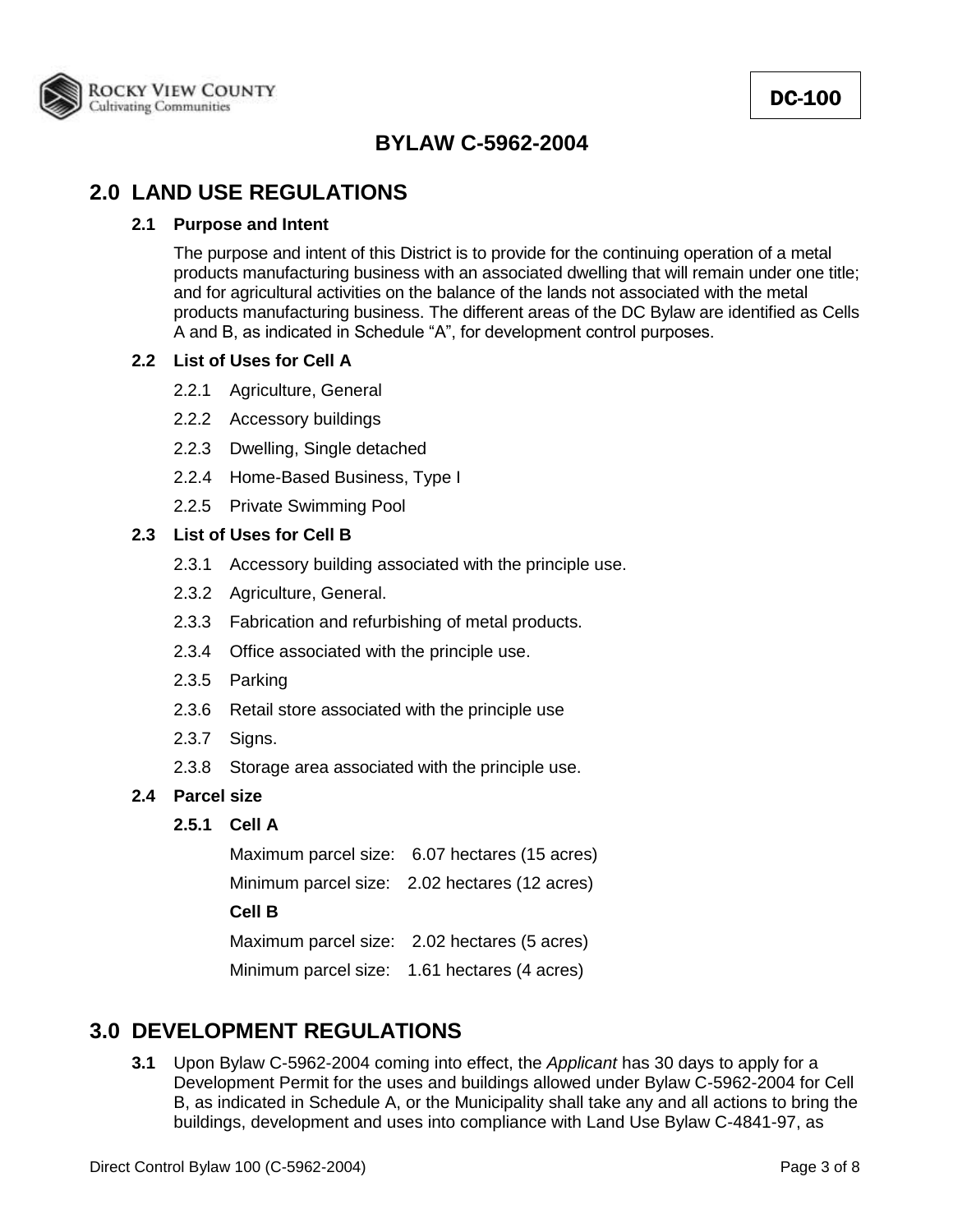

amended.

- **3.2** No Development Permit for any new use and no *building* permit for any new *building* in Cells A and B shall be issued, and no new *development* shall occur in Cell A and B beyond the buildings and development that existed in Cell A and B at the time Bylaw C-5962-2004 came into effect, until the *Applicant* has entered into a Development Agreement with the Municipality to upgrade Range Road 22 from Big Hill Springs Road to the access point to the Lands, as indicated in Schedule "A", at the Owner's expense, in accordance with the Road Standards Section of the Servicing Standards for Subdivisions and Road Construction as approved by Council on June 1, 1999, as amended.
	- 3.2.1 Notwithstanding Section 3.2, two accessory buildings (tents), each measuring a maximum of 151.00 sq. m (1,625.35 sq. ft.) in size, may remain on the subject lands without entering into a Development Agreement.
- **3.3** Cell A and B
	- 3.3.1 Minimum & Maximum Requirements
	- 3.3.2 Setbacks
		- (i) Minimum *Yard, Front***:** 25 m (82 ft.)
		- (ii) Minimum *Yard, Side:* 25 m (82 ft.)
		- (iii) Minimum *Yard, Rear*: 25 m (82 ft.)
	- 3.3.3 Building Requirements
		- 3.3.3.1 Building Design
			- (i) The design, character and appearance of all *building*s *shall* be appropriate and compatible with the surrounding area and *shall* be constructed of durable materials designed to maintain the initial quality throughout the life of the project.
		- 3.3.3.2 Building Height
			- (i) Cell A
				- (a) *principal building* 10.0 m (32.81 ft.)
				- (b) *accessory buildings* 5.5 m (18.0 ft.)
			- (ii) Cell B
				- (a) *principal building* 10 m (32.81 ft.)
				- (b) *accessory buildings* 10 m (32.81 ft.)
		- 3.3.3.3 Building Size and Number of Buildings
			- (i) Cell A
				- (a) 1 Principal building minimum habitable *floor area*, excluding basement
					- 1) 92.0 sq. m. (990.3 sq. ft.) single *storey dwelling*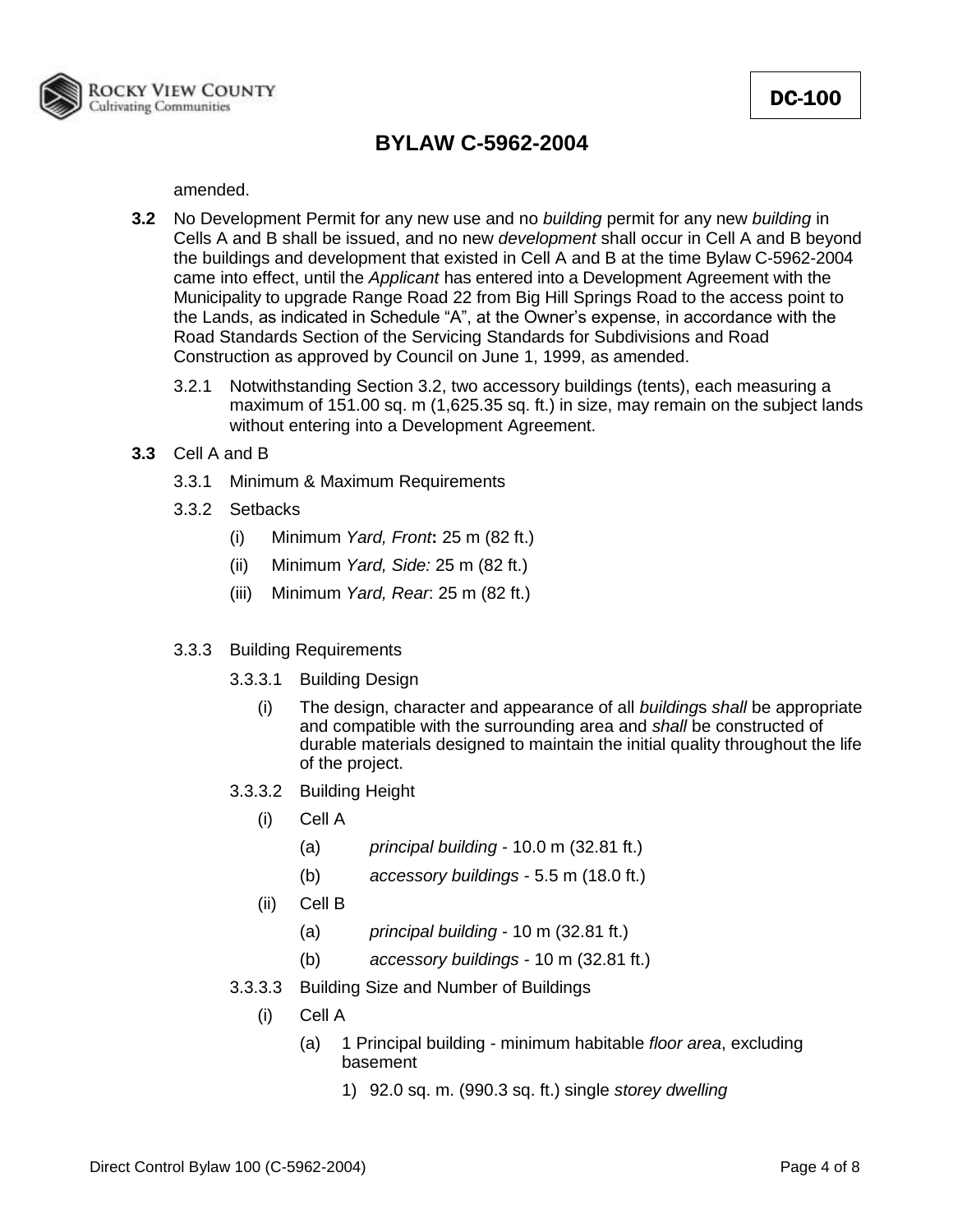

- 2) 92.0 sq. m. (990.3 sq. ft.) split level *dwelling*, the total area of two finished levels
- 3) 74.0 sq. m. (796.6 sq. ft.) split entry or bi-level on the main floor; 18.0 sq. m. (193.8 sq. ft.) finished lower level
- 4) 92.0 sq. m. (990.3 sq. ft.) combined *floor area*, two *storey dwelling*
- 5) 92.0 sq. m. (990.3 sq. ft.) main floor for *dwelling, moved-in*.
- (b) Accessory building
	- 1) 1 *Accessory building* in excess of 80.0 sq. m (861 sq. ft.) but not more than 223.0 sq. m (2,400.4 sq. ft.)
	- 2) Not withstanding other provisions in this Bylaw, *accessory buildings* less than 80.0 sq. m. (861.0 sq. ft.) building area is a deemed approved use and a Development Permit is not required.
- (ii) Cell B
	- (a) Principal building
		- 1) 1 principal building 599 sq. m. (6450 sq. ft.)
	- (b) Accessory building
		- 1) 1 *accessory building* in excess of 80.0 sq. m (861 sq. ft.) but not more than 375 sq. m (4036 sq. ft.)
		- 2) 1 *accessory building* less than 80.0 sq. m. (861.0 sq. ft.) building area is a deemed approved use and a Development Permit is not required.
		- 3) 2 accessory buildings (tents) each measuring a maximum of 151.00 sq. m (1,625.35 sq. ft.) in size.
- 3.3.4 Signs
	- 3.3.4.1 1 sign is allowed that has a maximum size of 5 sq. m. (54 sq. ft.), which will be located in Cell B.
	- 3.3.4.2 The design, placement and scale of the sign requires a Development Permit issued by Development Authority, so as to ensure that signage does not detract from the overall appearance of the development and that signage is not obtrusive.
	- 3.3.4.3 There shall be no flashing or animated signs.
- 3.3.5 Landscaping
	- 3.3.5.1 A minimum of 10% of the site area shall be landscaped including the boundaries of the parcel, to the satisfaction of the Development Officer, as guided by Section 26 of the Land Use Bylaw.
- 3.3.6 Performance Standards
	- 3.3.6.1 Solid Waste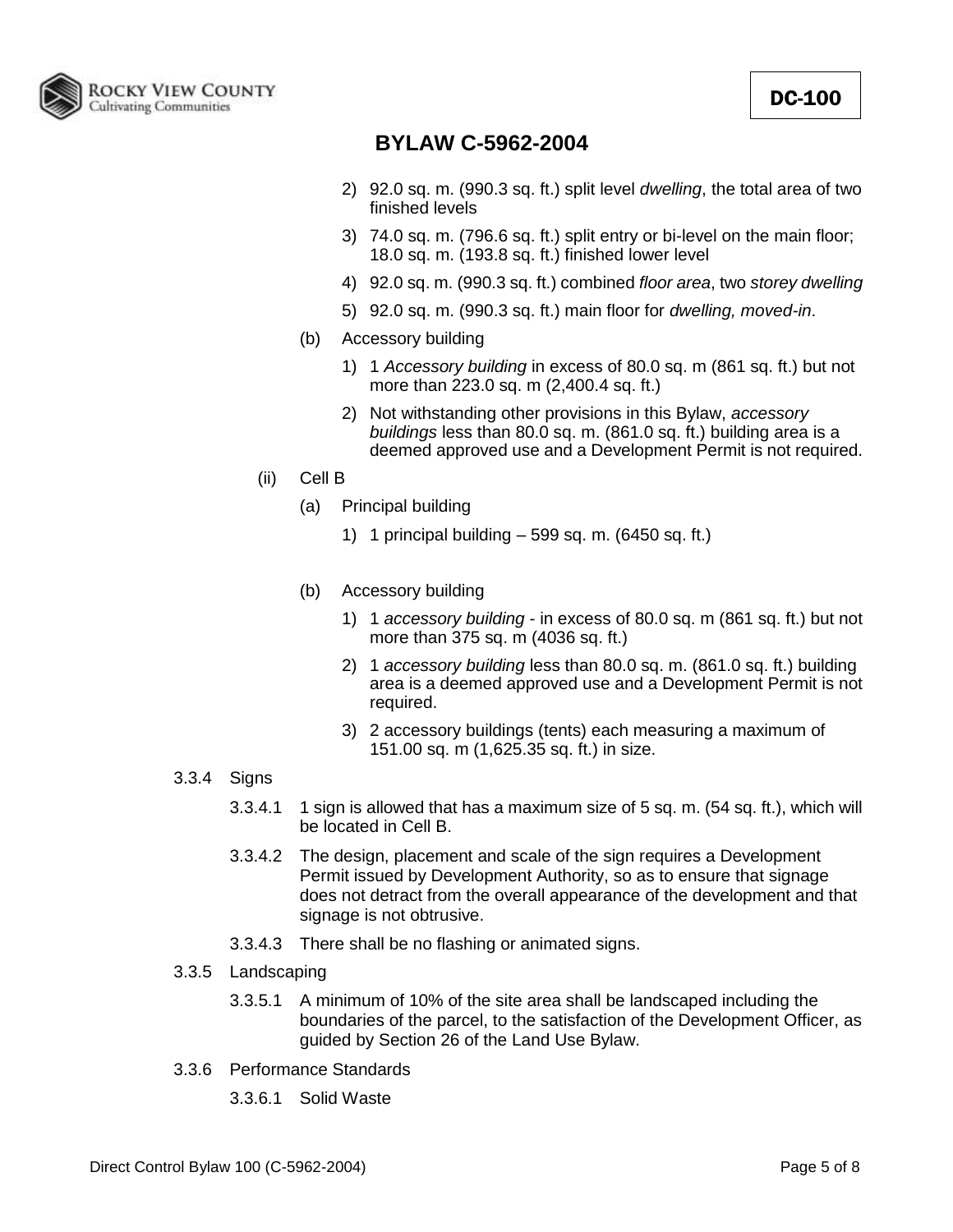

- (i) Solid waste shall be disposed of on a regular basis at an approved disposal site.
- 3.3.6.2 Air Contaminants, Visible and Particulate Emissions
	- (i) Airborne particulate matter originating from buildings, storage areas, yards, or parking areas located in Cell B shall, at all times, be suppressed by application of environmentally friendly dust-free treatments in accordance with Alberta Environment guidelines on those areas as defined in a Development Permit.
- 3.3.6.3 Odorous Matter
	- (i) No use or operation pursuant to Section 2.0.0 herein, should cause or create the emission or spread of odorous matter or vapour beyond the site, which contains the use or operation, which produces them.
- 3.3.6.4 Toxic Matter
	- (i) No use or operation at any location on the site shall cause or create the emission or spread of toxic matter beyond the building or storage area, which contains it. The handling, storage and disposal of any toxic or hazardous materials or waste shall be in accordance with the regulations of any government authority having jurisdiction and in accordance with any Hazardous Materials Management Plan that may be required by the Municipality and as defined in a Development Permit.
- 3.3.6.5 Fire and Explosive Hazards
	- (i) Uses and operations on the site which handle, store, or utilize products which may be hazardous due to their corrosive, poisonous, flammable, or explosive characteristics shall comply with the applicable fire regulations of the Municipality or the regulations of any other government authority having jurisdiction and in accordance with any hazardous materials or emergency management plan that may be required by the Municipality, and as defined in a Development Permit.
- 3.3.6.6 Fire Protection
	- (i) Fire protection measures shall be provided as may be required by the Municipality and included in a Development Permit.

# **4.0 DEFINITIONS**

- **4.1** Unless otherwise defined in this bylaw all words and uses shall be refined as per Section 8 (Definitions) of Bylaw C-4841-97.
- **4.2** Fabrication and refurbishing of metal products means the processing and assembly of raw metal, value added metal and finished metal to create value added items; or the repair and *upgrading of existing metal items.*
- **4.3** Principle use means the Fabrication and refurbishing of metal products for the purpose of this Bylaw.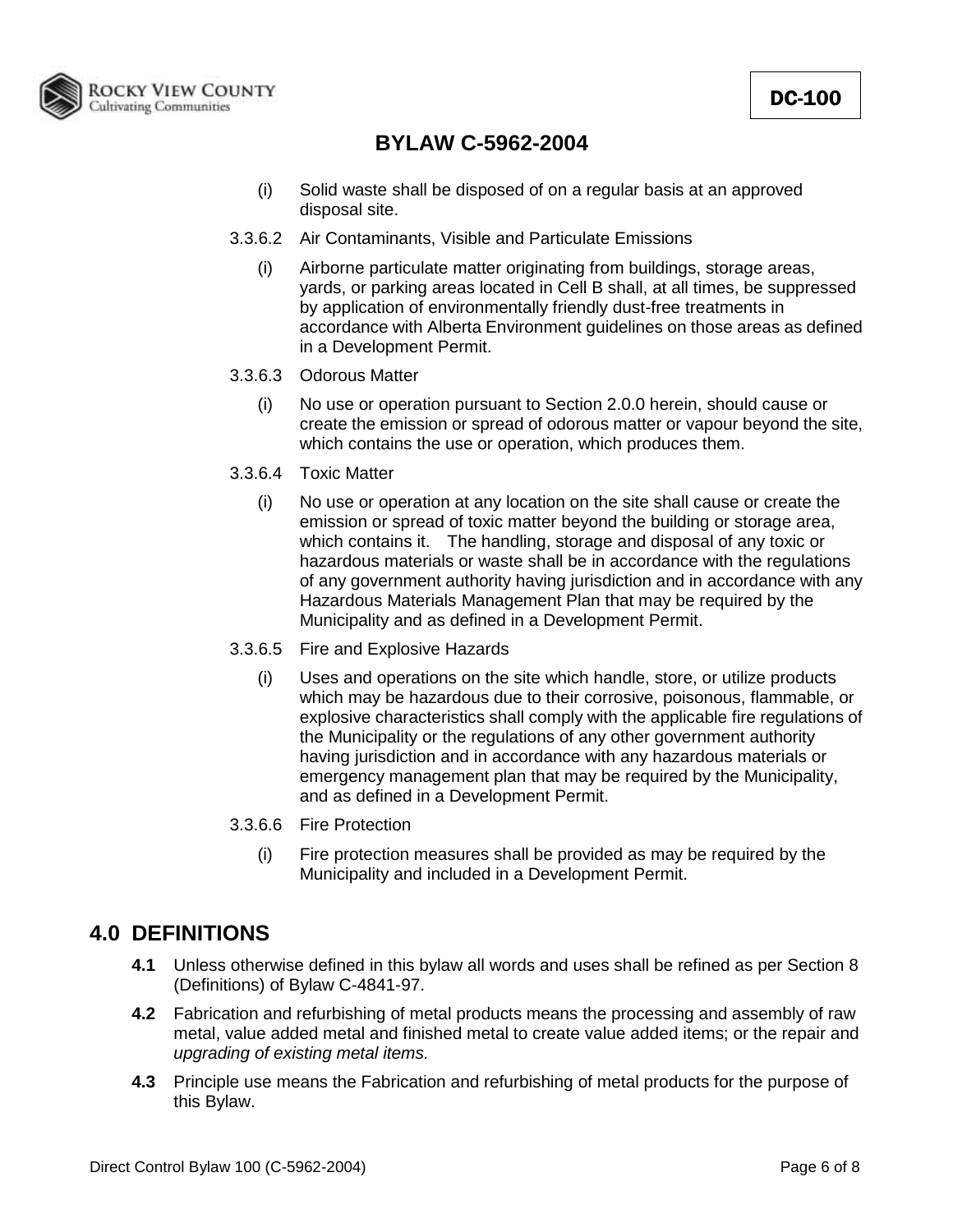

## **5.0 IMPLEMENTATION**

**5.1** The Bylaw comes into effect upon the date of its third reading.

## **DIVISION 7 File: 06635004 2004-RV-182**

First reading passed in open Council, assembled in the City of Calgary, in the Province of Alberta, on October 5, 2004, on a motion by Councillor Habberfield.

Second reading passed in open Council, assembled in the City of Calgary, in the Province of Alberta,

on February 15<sup>th</sup>, 2005, on a motion by Councillor Habberfield.

Third reading passed in open Council, assembled in the City of Calgary, in the Province of Alberta, on February  $15<sup>th</sup>$ , 2005, on a motion by Councillor McLean.

REEVE OR DEPUTY REEVE MUNICIPAL SECRETARY